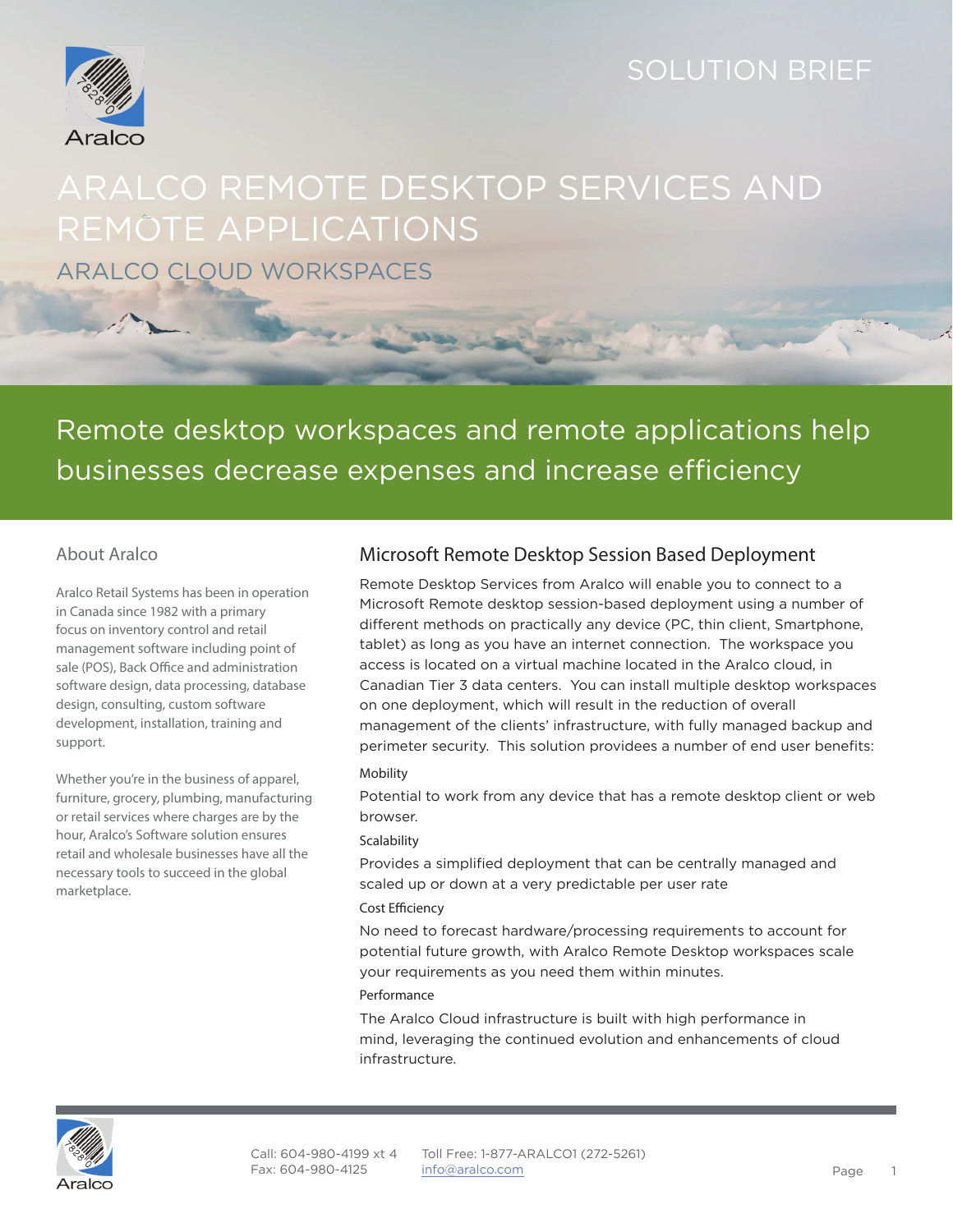# ARALCO CLOUD WORKSPACES SOLUTION BRIEF

## Microsoft Remote Desktop Session Based Deployments

# BASIC

2 Virtual Machines (5-20 users)

1 Session Host (4vCPU, 8GB RAM, 150 GB OS Disk)

1 Active Directory Server (2vCPU, 4GB RAM, 80 GB OS Disk, 200 GB Production HDD)

Access methods: RDP Only (Client VPN and/or IP restricted RDP and/or IPSec VPN (For office locations only))

Administrator Account

5 Remote Desktop Licenses

vShield Edge Firewall (Includes up to 5 IPSec VPNs and 5 SSL VPN Clients)

Veeam Backup & Replication

250 GB Backup Storage

When an additional user is added over and above the minimum 5 users the following elements are added

0.25 vCPU (1vCPU is applied on the first of four additional users), 1GB RAM, Remote Desktop License, 1 SSL VPN Client, 25GB Production Storage and 10 GB backup storage

### **STANDARD**

3 Virtual Machines (15-50 users)

1 Session Host (4vCPU, 8GB RAM, 150 GB OS Disk)

1 Active Directory Server (2vCPU, 4GB RAM, 80 GB OS Disk, 750 GB Production HDD)

1 Remote Gateway/Web Access Virtual Machine (4vCPU, 8GB RAM, 150 GB OS Disk)

Access methods: RDP/Client VPN, IPSec VPN (For office locations only), Remote Gateway Web Access

Administrator Account

15 Remote Desktop Licenses

vShield Edge Firewall (Includes upto 5 IPSec VPNs and 15 SSL VPN Clients)

Veeam Backup & Replication - Enterprise Plus (3VM Licenses)

500 GB Backup Storage

When an additional user is added over and above the minimum 15 users the following elements are added

0.25 vCPU (1vCPU is applied on the first of four additional users), 1GB RAM, Remote Desktop License, 1 SSL VPN Client, 25GB Production Storage and 10 GB backup storage



2 Server deployment removes the Remote Gateway/Web Access server and removes the ability to connect via RDWeb Access



Call: 604-980-4199 xt 4 Fax: 604-980-4125

Toll Free: 1-877-ARALCO1 (272-5261) info@hostedbizz.com Page 2 info@aralco.com